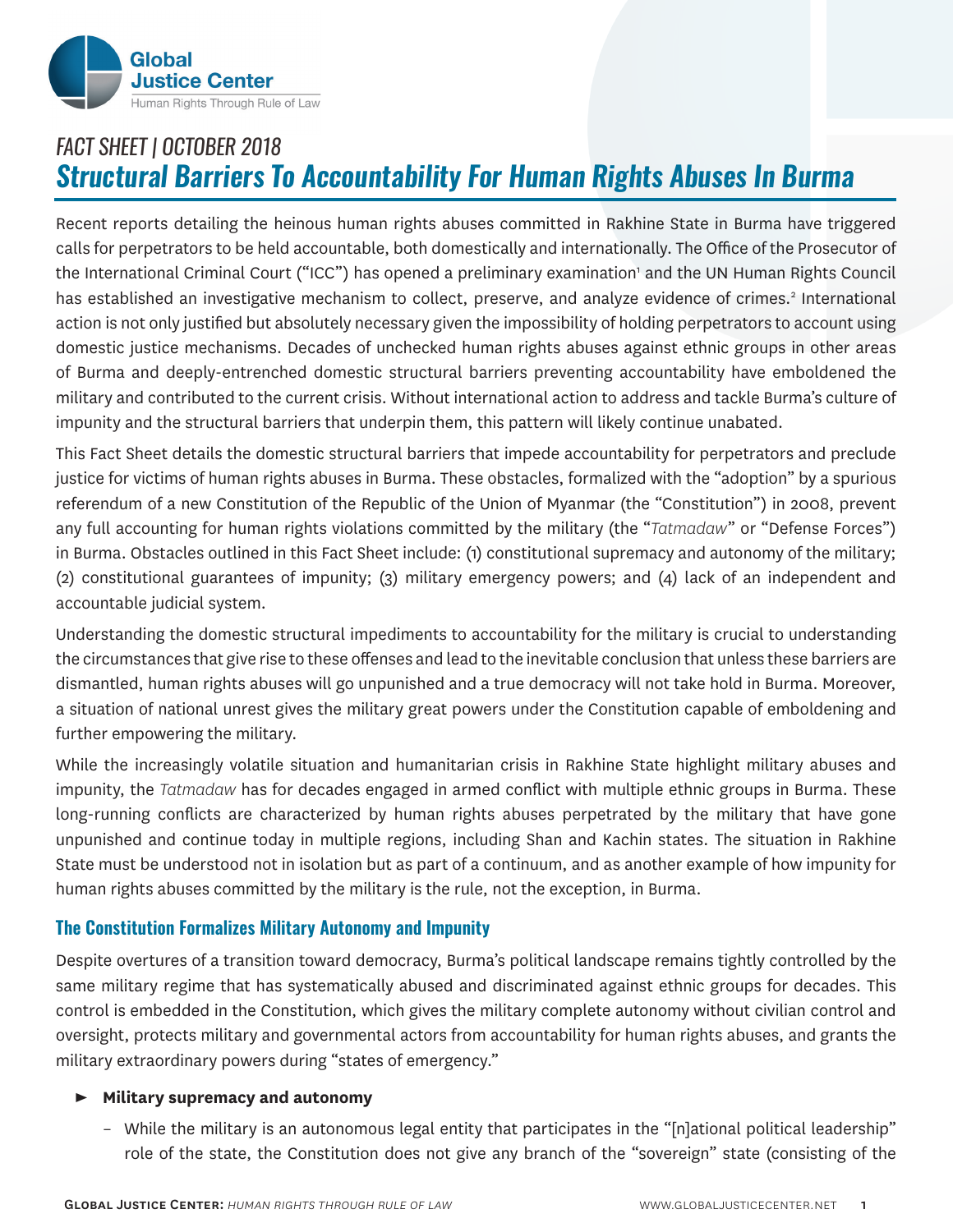legislative, executive, and judicial branches) oversight over the military.<sup>3</sup> The civilian government, including the President and State Counsellor, cannot check the actions of the military or its members because the Constitution simply does not give it any power over the military or military-controlled territories, and the role of the Defense Services is defined broadly as, *inter alia*, "safeguarding the non-discrimination of the Union, the non-disintegration of National solidarity and the perpetuation of sovereignty."<sup>4</sup> Therefore, with its extensive powers and without checks and balances, the military has complete sovereignty. This includes the power to ignore Burma's legal obligations under international law, international humanitarian law, and customary international law.

- The civilian government is unable to alter the limitations of the Constitution without military consent. The Constitution guarantees that 25% of Parliamentary seats are reserved for the military and requires that Constitutional amendments be passed with more than 75% of Parliamentarians voting in favor of an amendment. This ensures a military veto over any attempts to limit its power.<sup>5</sup>
- The National Defence and Security Council ("NDSC"), the most powerful non-elected body under the Constitution, consists of eleven officials, six of whom are selected by the Defense Services and are answerable to the Commander-in-Chief.<sup>6</sup> The powers of the NDSC include formulating policy with respect to security issues.
- The military appoints the Ministers of Home Affairs, Border Affairs, and Defense, and can co-ordinate with the President on the appointment of all other ministers.7 There is no requirement that members of the military appointed as ministers retire or resign from the military; thus, they remain answerable to the Commander-in-Chief.8
- The Minister of Home Affairs, who is appointed by the military, is the head of the General Administration Department (the "GAD") which is the "bureaucratic backbone" of the country.<sup>9</sup> The GAD controls all the essential functions of state administration and decision-making down to the local level, including collection of taxes, land management and registration, and certification procedures, and has authority to "coordinate, communicate among and convene other government actors."<sup>10</sup> This system puts the military in charge of all the most important state functions and makes all members of the GAD accountable, by extension, to the Commander-in-Chief. Moreover, any directive from the civilian government, including instructions regarding accountability for human rights abuses, is implemented through the police and the GAD, both of which are headed by military appointees.
- The Constitution does not set forth any qualifications for the Commander-in-Chief, nor does it allow for parliamentary approval of his appointment or procedures for his removal. The Commander-in-Chief can, however, prompt impeachment proceedings against the President through his control of over 25% of the members of each legislature.<sup>11</sup>

# ► **Protection from criminal accountability**

- The Commander-in-Chief of the *Tatmadaw* is exempt from all legal constraints (including prosecution for war crimes and genocide) within Burma and has the sole right to administer and adjudicate all affairs of the Defense Forces; his judgment is "final and conclusive."<sup>12</sup> This means that any legal proceeding relating to any military matter or committed by a member of the military is adjudicated by the military, without any input from the civilian government, including the judiciary. Therefore, establishing accountability, transparency, or the rule of law via the civilian government, including the judiciary, is impossible under the Constitution.
- The Constitution grants the military amnesty for any and all crimes, including sexual violence against women. According to the Constitution, no "proceeding" can be instituted against any member of the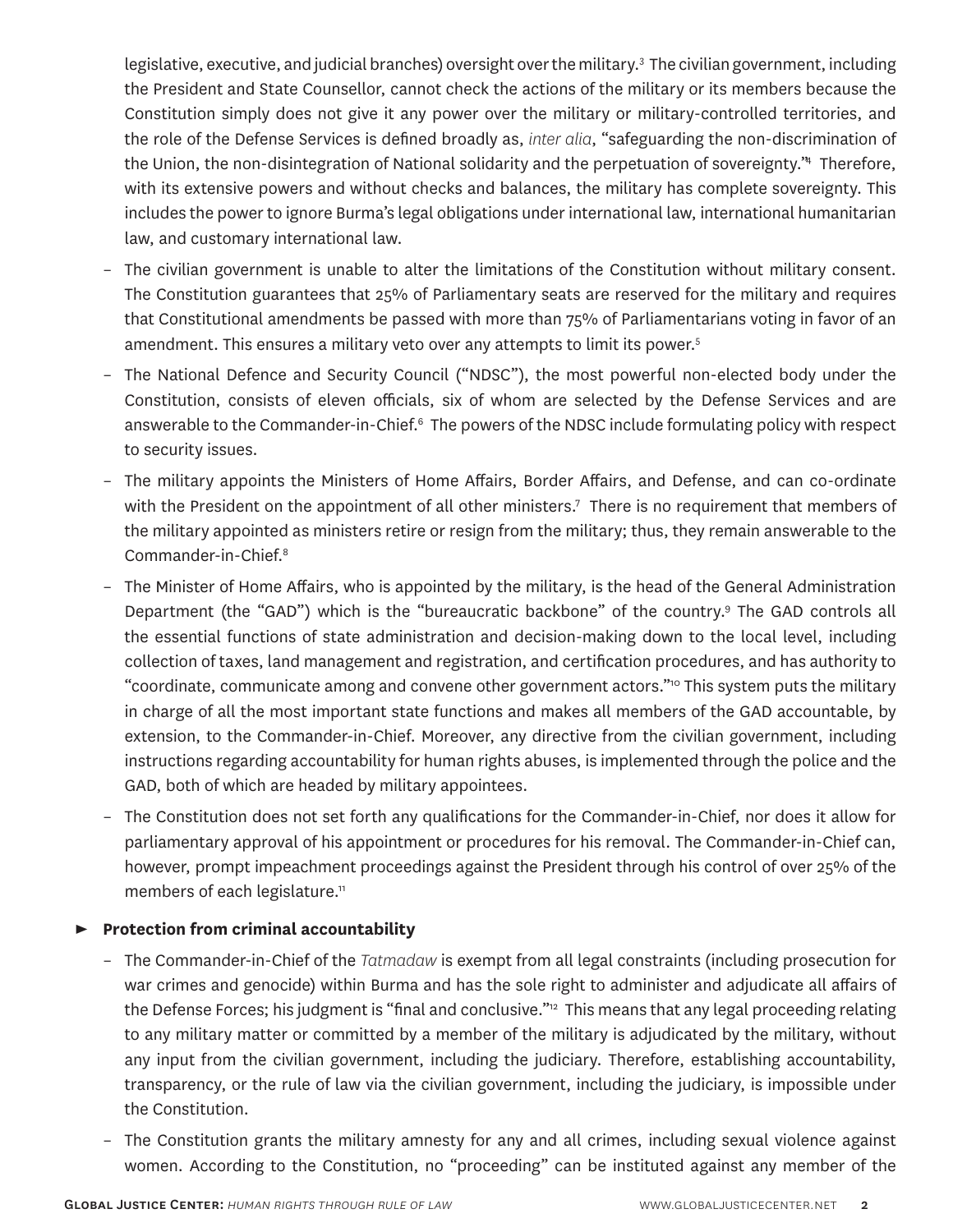military with respect to "any act done in the execution of their respective duties."13 The President can also grant amnesty "in accord with the recommendations of the National Defense and Security Council," which is under the control of the military.<sup>14</sup> These provisions prevent the civilian government from holding the military or its members accountable for human rights abuses or sexual violence and prevent any civilian from bringing a proceeding in civilian court to hold a member of the military accountable for human rights abuses or violence.

#### ► **Emergency powers**

– The Commander-in-Chief has the right to "take over and exercise State sovereign power" if there is "a state of emergency that could cause the disintegration of the Union, disintegration of national solidarity and loss of sovereign power or attempts therefore by wrongful forcible means such as insurgency or violence." This grants the military a unilateral right to assert power in a wide range of circumstances, including if there should be "insurgency or violence."15 This power is in addition to the state of emergency detailed in Chapter XI of the Constitution, which is initiated by the President in coordination with the NDSC. In a Chapter XI state of emergency, the Commander-in-Chief assumes all sovereign power, including the right to exercise the powers of the legislature, executive, and judiciary.16

## **Lack of an Independent and Accountable Judicial System**

Administration of justice is particularly weak in Burma.<sup>17</sup> Burma's judiciary is seen as "inactive and subordinate to the military," with "allegations of judicial corruption, inefficiency, and susceptibility to executive influence [that are] so widespread that they cannot be sensibly discounted."<sup>18</sup> State actors, including the executive and the military, have been known to apply improper pressure on the judiciary and prosecutors in cases related to gross violations of human rights, as well as political and civil cases.<sup>19</sup> As a result, even if cases were transferred from military court to civilian court, those proceedings would not be free from the military's power and influence.

Attempts to utilize formal court or accountability proceedings are often met with reprisals. The case of Brang Shawng, the father of a fourteen-year-old girl who was killed by the military, is a case in point.<sup>20</sup> While he never saw accountability for his daughter's killing, he himself was prosecuted for filing false charges and was embroiled in legal proceedings for over eighteen months. Fear of reprisals, along with widespread corruption and generally low levels of judicial competence, have resulted in a lack of public trust in the legal system.<sup>21</sup>

#### **Conclusion**

The turbulence in Rakhine State is part of a pattern and practice of human rights abuses committed by the military that, due to structural barriers embedded in laws and the Constitution, cannot be adequately addressed using national justice mechanisms. The civilian government is unable to exert any controls on the military or to hold the military accountable for its actions, including human rights abuses that contravene international law. These barriers do not excuse the civilian government for its failure to take action to curb or punish military violations. The current government has shown that when political will exists, it has the ability to creatively interpret constitutional limits and executive powers. For example, when Aung San Suu Kyi was prevented by the Constitution from taking up the role of President after the 2015 elections, the role of "State Counsellor" was created, which has allowed her to become the de facto head of government and skirt these constitutional limits. As yet, the civilian government has not shown the same political will to act in order to facilitate and open the door for justice and accountability.

These structural barriers are compounded by other inadequacies in Burma's justice system, including the lack of provisions domesticating international crimes, problematic and discriminatory laws, such as the Penal Code provisions on rape and sexual violence,<sup>22</sup> and the 1982 Citizenship Act. In addition, the justice system does not adequately take gender considerations into account, both in the language of the law, as well as its application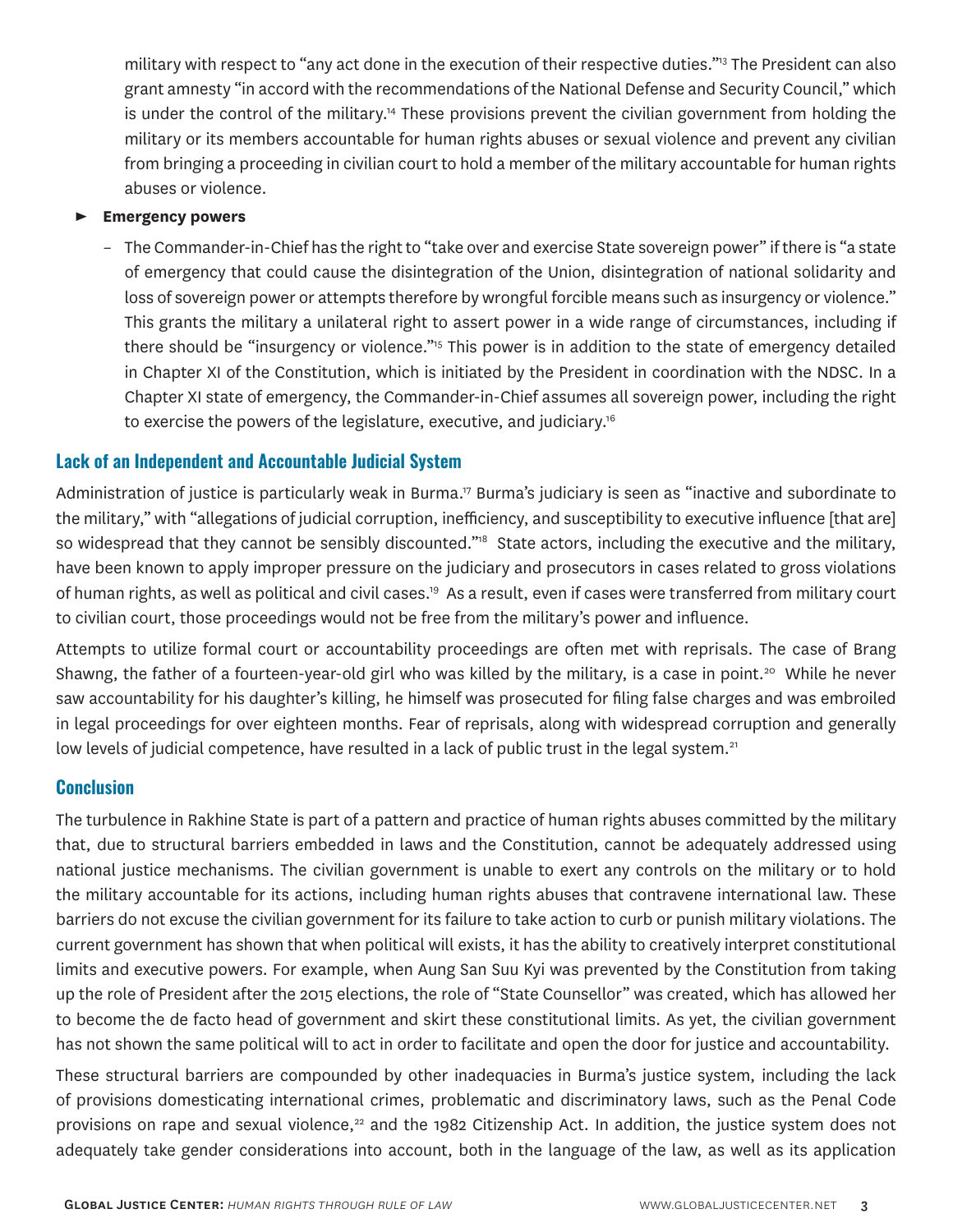and enforcement.<sup>23</sup> Neither Burma's domestic courts, nor its National Human Rights Institution, have the capacity, impartiality, and independence required to deliver justice. Without justice and accountability, Burma cannot achieve peace, nor a successful transition to democracy. Accordingly, holistically addressing Burma's culture of impunity must be a priority for the international community.

# **Recommendations**

## ► **To the International Community:**

- Refer the situation in Burma to the ICC.
- Support efforts at the United Nations, including the Security Council, General Assembly, and the Human Rights Council, to monitor the human rights situation in Burma and hold the state, as well as civilian and military leaders and other responsible individuals, accountable for violations of international law and human rights.
- Use bilateral and multilateral engagement and sanctions to urge the Burmese government and military to cease human rights violations, ensure justice and reparations for victims, and support legislative and constitutional reform.
- Utilize universal jurisdiction to prosecute responsible individuals for international crimes, war crimes, genocide, and crimes against humanity in third-party states.
- Urge Burmese authorities to cooperate with and allow access to international human rights experts and monitors, including the Independent International Fact-Finding Mission on Myanmar (FFM), the UN independent investigative mechanism, the Special Rapporteur on the situation of human rights in Myanmar, and the ICC.

## ► **To the Burmese Government:**

- Cooperate with and facilitate access for all international human rights and accountability efforts, including the FFM, the UN independent investigative mechanism, the Special Rapporteur on the situation of human rights in Myanmar and other UN special procedures, the ICC, and international human rights organizations.
- Ratify the Rome Statute of the ICC and provide retroactive jurisdiction to the entry into force of the Statute (July 1, 2002).
- Amend the Constitution to bring the military and security forces under civilian oversight and repeal provisions granting military actors impunity for human rights abuses, including Article 445.
- Expeditiously pass the Prevention (and Protection) of Violence Against Women Law in line with international human rights standards, eliminate contradictory Penal Code provisions including the definition of rape and marital rape exceptions, and ensure jurisdiction over the military for crimes of violence against women in civilian courts.
- Amend the 1982 Citizenship Act to repeal discriminatory provisions based on national origin, religion, and ethnicity and restore citizenship to those whose citizenship was stripped under the law.

*The Global Justice Center (GJC)is an international human rights organization dedicated to advancing gender equality through the rule of law. We combine advocacy with legal analysis, working to expose and root out the patriarchy inscribed in so many international laws. Our projects forge legal precedents in venues that have the greatest potential for global impact, such as the United Nations Security Council, and in places with the most potential for systemic change, like conflict and post-conflict situations and transitional democracies. We believe that enforcing treaties and international human rights laws can be a catalyst for radical change, moving these hard-won rights from paper to practice. To learn more about our work, visit www.globaljusticecenter.net.*